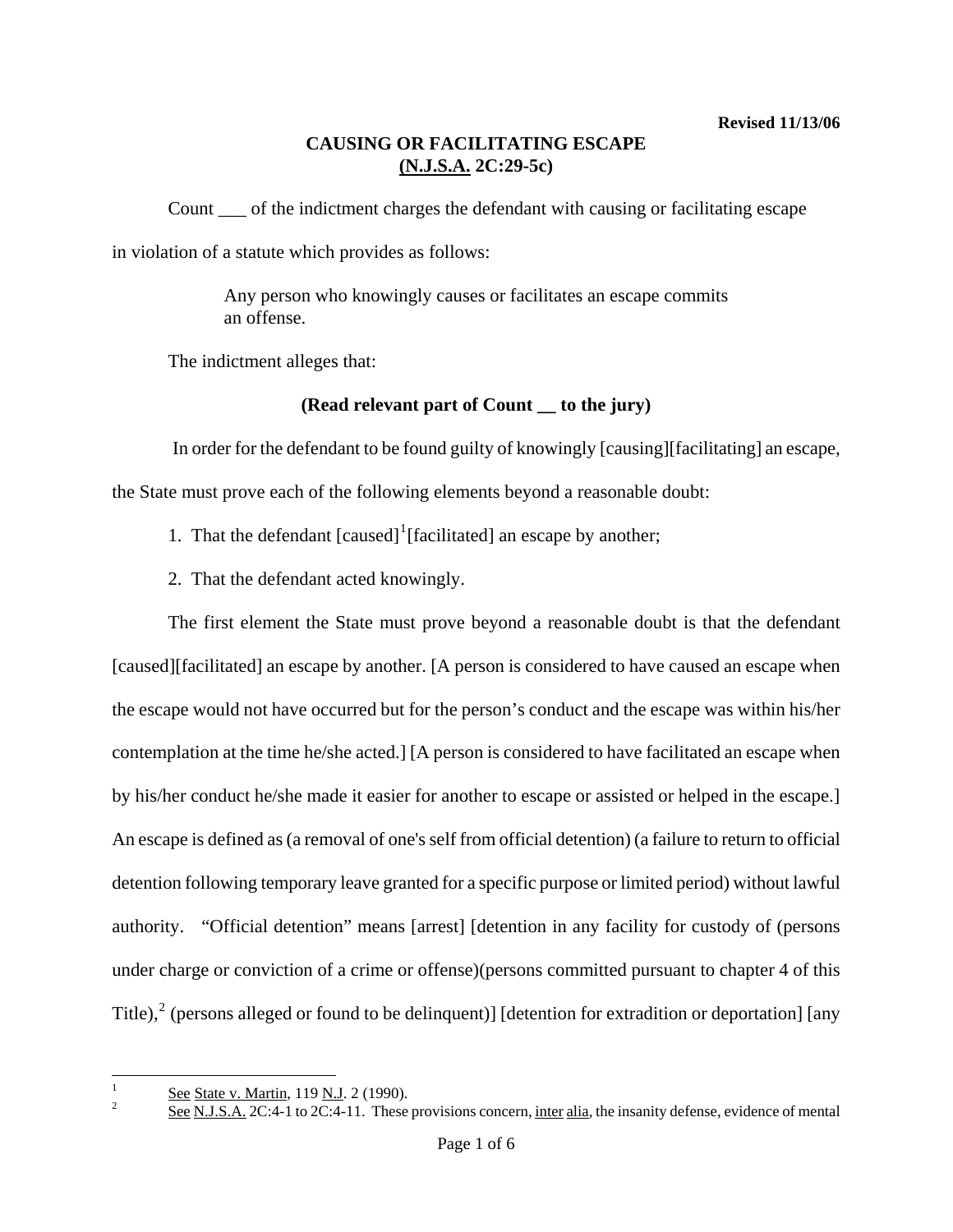other detention for law enforcement purposes. $]^{3}$  $]^{3}$  $]^{3}$ 

The second element the State must prove beyond a reasonable doubt is that the defendant acted knowingly. A person acts knowingly with respect to the nature of his/her conduct or the attendant circumstances if he/she is aware that his/her conduct is of that nature, or that such circumstances exist, or he/she is aware of a high probability of their existence. A person acts knowingly with respect to a result of his/her conduct if he/she is aware that it is practically certain that his/her conduct will cause such a result. "Knowing," "with knowledge" or equivalent terms have the same meaning.<sup>[4](#page-1-0)</sup>

Knowledge is a condition of the mind that cannot be seen and can only be determined by inferences drawn from the defendant's conduct, words or acts. It is not necessary for the State to prove the existence of such a mental state by direct evidence such as a statement by the defendant that he/she had a particular knowledge. It is within the power of the jury to find that the proof of knowledge has been furnished beyond a reasonable doubt by inferences which you may draw from the nature of the acts and circumstances surrounding the conduct of the defendant as they have been presented in the evidence you have heard and seen in this case.

## **IF LEGAL IRREGULARITY IS RAISED, CHARGE EITHER SECTION A OR SECTION B:**

## **SECTION A[5](#page-1-1)**

The defendant contends that his/her intent in [causing][facilitating] the charged escape was

<span id="page-1-2"></span>disease or defect, competency to stand trial and commitment upon a finding that a defendant is not guilty by reason of insanity.

<sup>3</sup> N.J.S.A. 2C:29-5(a). "Official detention" does not, however, include supervision of probation or parole, or constraint incidental to release on bail. Id.

<span id="page-1-0"></span> $\frac{6}{5}$  See N.J.S.A. 2C:2-2b(2).

<span id="page-1-1"></span>Legal irregularity or lack of jurisdiction is not available as a defense when the escape is from a prison or other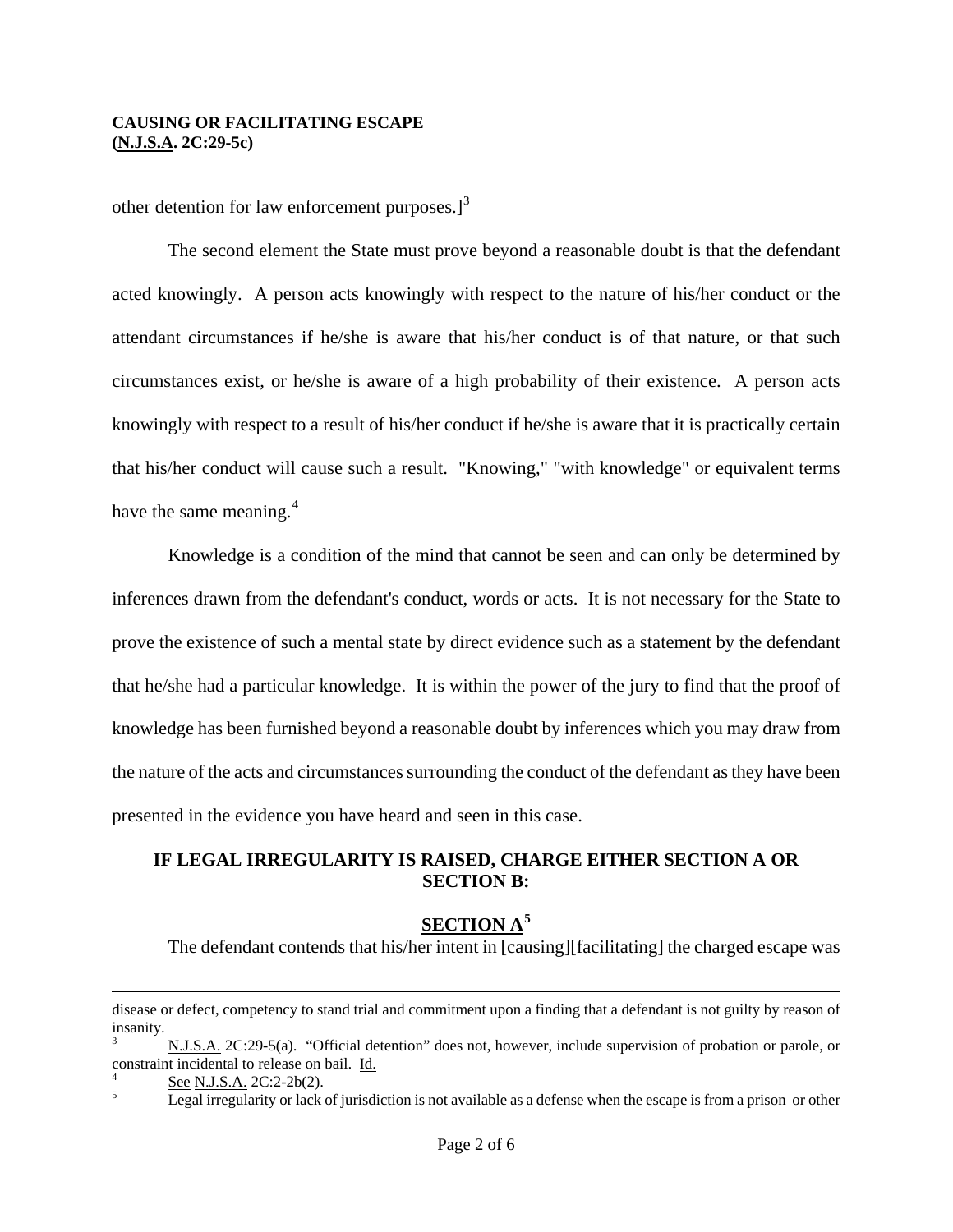not illegal. You are advised that legal irregularity in bringing about or maintaining detention, or lack of jurisdiction of the committing or detaining authority, is not a defense when the escape is from a prison<sup>[6](#page-1-2)</sup> or other custodial facility or from detention pursuant to commitment by official proceedings.[7](#page-2-0)

Defendant maintains that the facility from which he/she [caused][facilitated] the escape [was not a prison] [was not a custodial facility] [did not constitute detention pursuant to commitment by official proceedings]. Conversely, the State maintains that the facility at issue [was a prison] [was a custodial facility] [did constitute detention pursuant to commitment by official proceedings].

The burden of proof is on the State to disprove the defense beyond a reasonable doubt.

In order for you to determine whether the State has met this burden, you must decide whether the State has proven beyond a reasonable doubt that the escape the defendant is charged with [causing] [facilitating] was from [a prison] [a custodial facility] [detention pursuant to commitment by official proceedings]. If the State has failed to prove this fact beyond a reasonable doubt, you must find the defendant not guilty.

# **SECTION B<sup>[8](#page-2-1)</sup>**

The defendant contends that his/her intent in [causing] [facilitating] the charged escape was not illegal. Where a defendant is accused of [causing] [facilitating] another's escape from

custodial facility or from detention pursuant to commitment by official proceedings. N.J.S.A. 2C:29-5(d).

For the purposes of a charge under this statute, a "prison" may include state prison, county jails or correctional centers, municipal jails, juvenile detention facilities or reformatories, and the Adult Diagnostic and Treatment Center. This list of possible prisons is illustrative only, and not meant to be exhaustive. 7

<span id="page-2-2"></span><span id="page-2-0"></span>Detention pursuant to official proceedings can include an arrest, an investigatory detention or a motor vehicle stop. See State v. Moultrie, 357 N.J. Super. 547 (App. Div. 2003). This list is not meant to be exhaustive.

<span id="page-2-1"></span>Legal irregularity or lack of jurisdiction may be available as a defense when the escape is from a detention that is not a prison, another custodial facility or detention pursuant to commitment by official proceedings. N.J.S.A. 2C:29-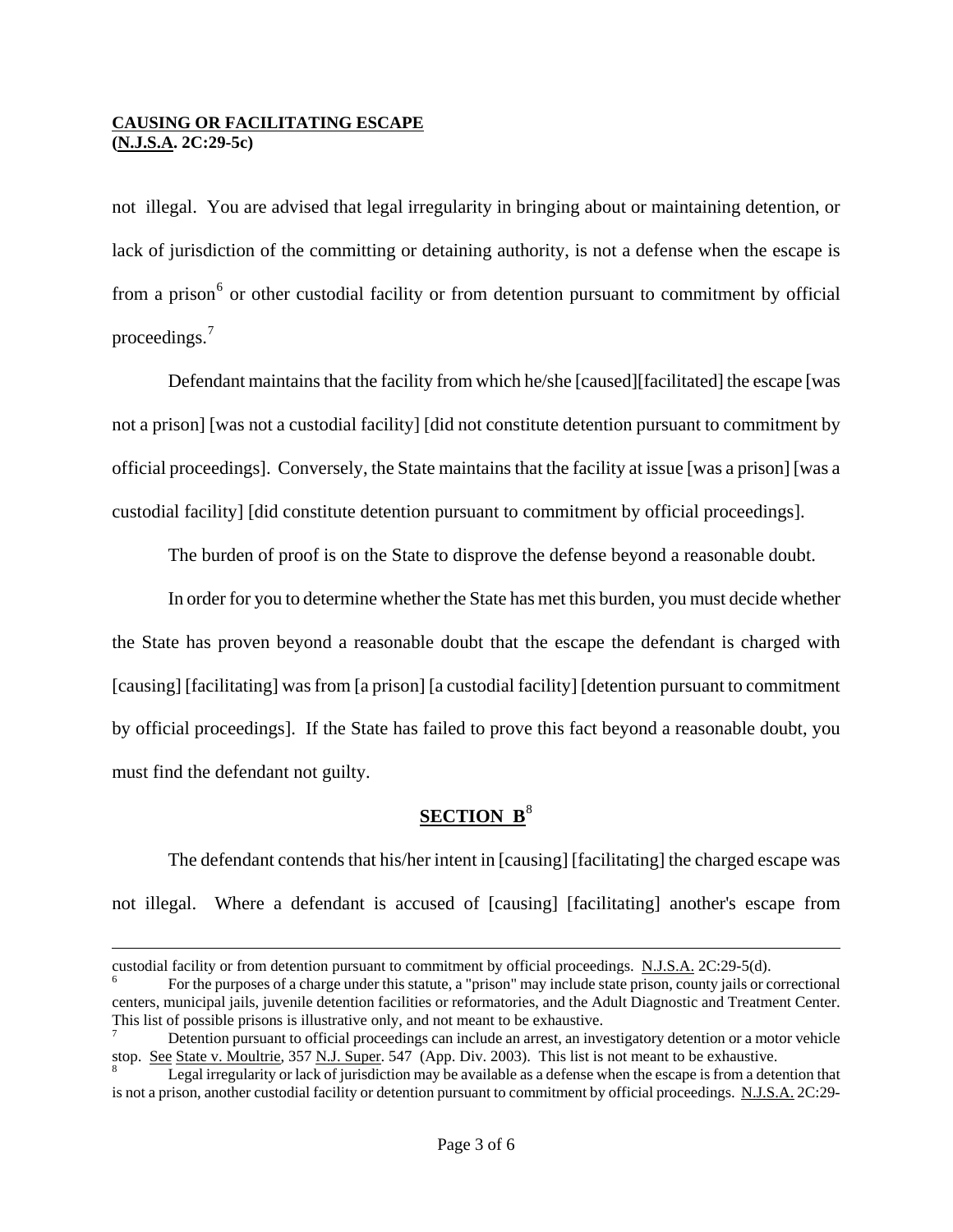[confinement] [arrest] [detention], legal irregularity in bringing about or maintaining [confinement] [arrest] [detention], or lack of jurisdiction of the committing or detaining authority is a defense, but only if [the escape involved no substantial risk of harm to the person or property of anyone other than the escapee] [the detaining authority did not act in good faith under color of law]. In other words, even where the detaining authority has not followed proper procedures, or has acted unlawfully or improperly in effecting confinement, still there is no defense unless [the escape was conducted in a manner that involves no substantial risk of harm to the person or property of anyone else] [the detaining authority failed to act in good faith under color of law]. Thus, simply put, the law provides that [causing] [facilitating] an escape from illegal [confinement] [arrest] [detention] is not criminal [where it involves no substantial risk of harm to another] [even if it involves a substantial risk of harm to another, where there has been [confinement] [arrest] [detention] by an authority who knows there is not a basis for the arrest].

The burden of proof is on the State to disprove the defense beyond a reasonable doubt.<sup>[9](#page-2-2)</sup>

In order for you to determine whether the State has met this burden, you must decide whether the State has disproved, beyond a reasonable doubt that [the escape involved no substantial risk of harm to the person or property of anyone other than the escapee] [the detaining authority did not act in good faith under color of law].If the State has failed to disprove this fact beyond a reasonable doubt, you must find the defendant not guilty.

 $\frac{5}{9}$ .

 $\overline{a}$ 

<span id="page-3-0"></span>See State v. Moultrie, 357 N.J. Super. 547, 554-555 (App. Div. 2003). To bring this defense into play there must be some evidence, however slight, that the officer did not act in good faith under color of law. Id. at 559. Quoting the Criminal Law Revision Commission Commentary, the Moultrie court states that this involves "clear cases of abusive arrest by officers who know there is no basis for the arrest." Id. More than just an absence of probable cause is needed. Id.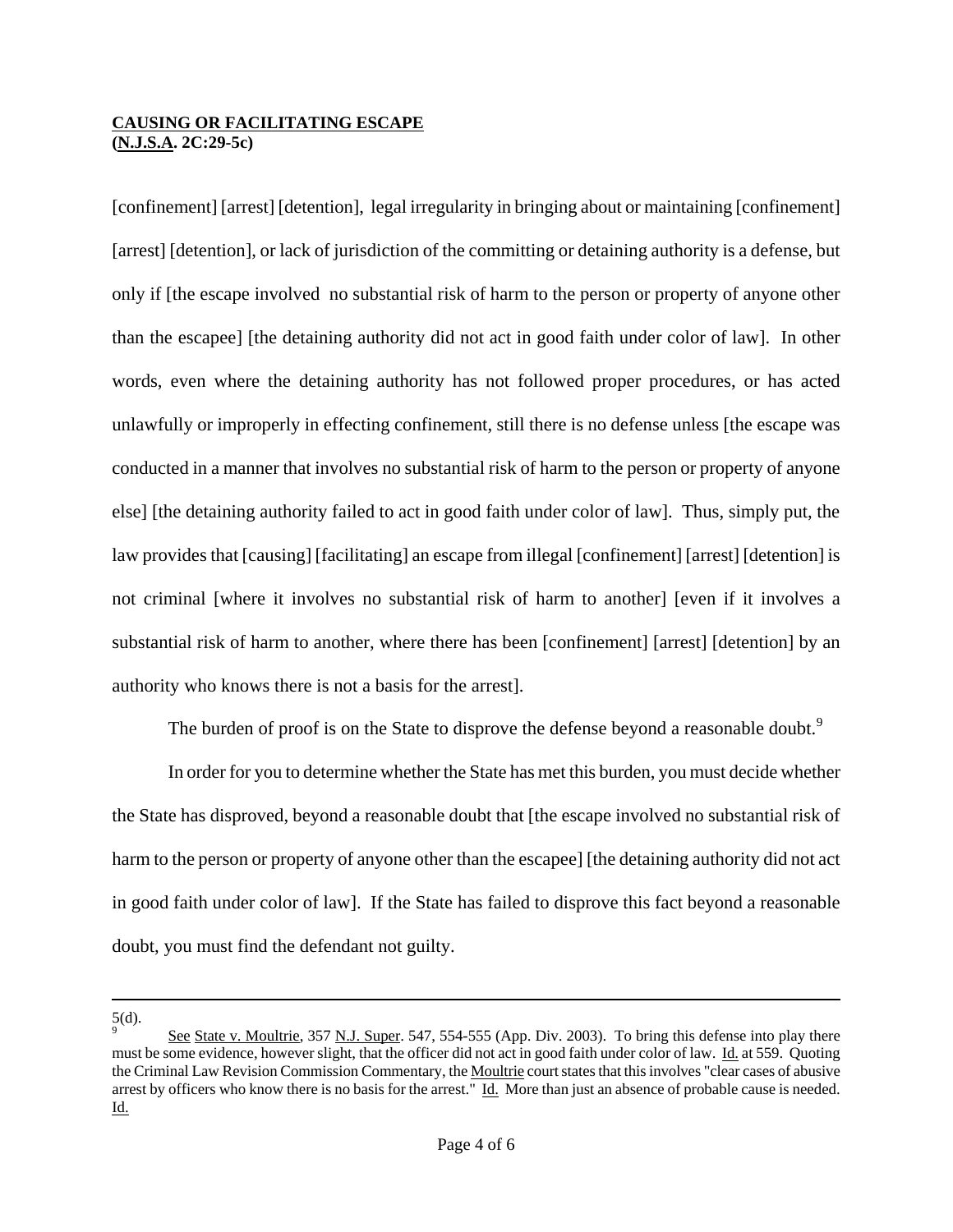### **[CHARGE IN ALL CASES]**

If the State has failed to prove any one or more of the elements as I have described them to you beyond a reasonable doubt, you must find the defendant not guilty of the crime of [causing] [facilitating] an escape. If the State has proven each element beyond a reasonable doubt, you must find the defendant guilty of the crime of causing or facilitating an escape. [Where appropriate, remind the jury that the State must disprove legal irregularity beyond a reasonable doubt].

### **[GRADING]**

If you find that the State has proven defendant guilty beyond a reasonable doubt of this crime, then you must determine whether or not the State has proven beyond reasonable doubt that the defendant employed [force] [a threat] [a deadly weapon] [a dangerous instrumentality] in the course of causing or facilitating the escape.

["Force" means any degree of physical power or strength used against another person, even though it entails no pain or bodily harm and leaves no mark.]<sup>[10](#page-3-0)</sup>

[A "deadly weapon" is any firearm or other weapon, device, instrument, material or substance, whether animate or inanimate, which in the manner it is used or is intended to be used, is known to be capable of producing death or serious bodily injury or which in the manner it is fashioned would lead the victim reasonably to believe it to be capable of producing death or serious bodily injury. $]$ <sup>[11](#page-4-0)</sup>

[A "dangerous instrumentality" is an instrument, substance or condition so inherently

 $10<sup>10</sup>$ 

<span id="page-4-1"></span><span id="page-4-0"></span> $\frac{10}{11}$  See generally State v. Brannon, 178 N.J. 500 (2004).<br><sup>11</sup> This definition of deadly weapon is set forth at N.J.S.A. 2C:11-1(c). While N.J.S.A. 2C:11-1 limits the definition to "chapters 11 through 15," it seems appropriate to use this definition here.